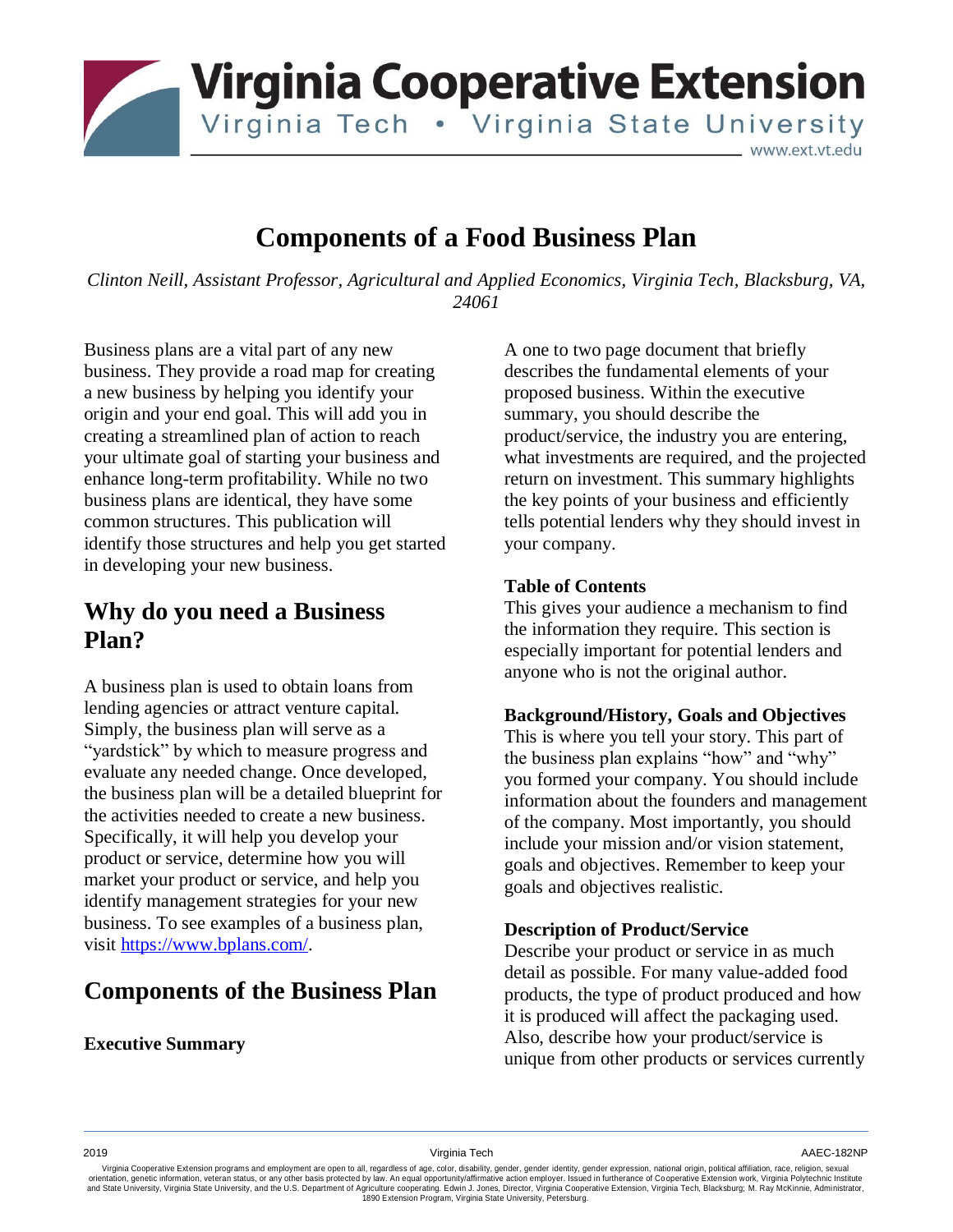offered in the market. You want to be sure that you are differentiating your product or service from your competitors.

### **Market Description**

This is where you will describe the industry you are about to enter. Important questions to ask yourself about the industry are as follows: Is it growing, maintaining, or decreasing; where will your product fit in the overall picture?

### **Competition**

This section is where you will describe similar products or services available. You will perform a "strengths, weaknesses, opportunities, and threats" (SWOT) assessment of your competitors and describe how your product addresses these issues. Other important questions to ask about are how much market share do your competitors hold, how much control/influence do they have over the market, and what will be their expected response to you entering their market? You can find some basic information for free about your industry at [www.hoovers.com/](http://www.hoovers.com/) or

[https://www.ibisworld.com/.](https://www.ibisworld.com/) Most detailed industry reports cost money, as would detailed market research from a company/consultant. What you can do is identify key competitors and do a targeted search of their products.

#### **Marketing Strategies**

In order to, effectively, market your product you must clearly identify your potential customers. Also, identify how you will make your potential customers aware of your product and how you will make it available to them. This is where you will specify each of the 5 P's of marketing – Product, Price, Place, Promotion, and People.

#### **Manufacturing Plans**

If you are producing a value-added product, it is important to describe how that product will be produced. If you own your own facilities,

describe the equipment you currently own and what is still needed to produce your product. If you do not own the facilities, you must determine whether you will lease space or use a co-packer. When choosing a space to lease or a co-packer, it is important to make sure that they have all the equipment you need to produce your product prior to signing any contract/agreement. The most important thing to include in this section of your business plan is how you will insure quality and consistency of your product. Consumers want a consistent product, and it is important that you deliver that consistency.

### **Financial Plans**

This section is vital to potential lenders. You must include a pro-forma (forward looking) income statement for the first three years of your business plan. This statement will include expected revenues and expenses, and potential profits and losses. You will also need a Cash Flow Analysis for the first year by month. This will help you better understand your cash needs to pay expenses. This will also tell you when cash is most important to your business. You will also need a balance sheet for the first three years. This will provide a "snapshot" of assets, liabilities, and owners' equity related to your business.

#### **Contingency Plans**

Inevitably, something will not go according to your business plan. So, it is important to have a contingency plan when you aren't reaching the goals you originally set out to accomplish. The key is to identify specific things that you would change in event you goals are not reached. Again, keep them realistic and measurable.

#### **Appendices**

You should include any relevant information that support the previous information in the business plan within an appendix. This material